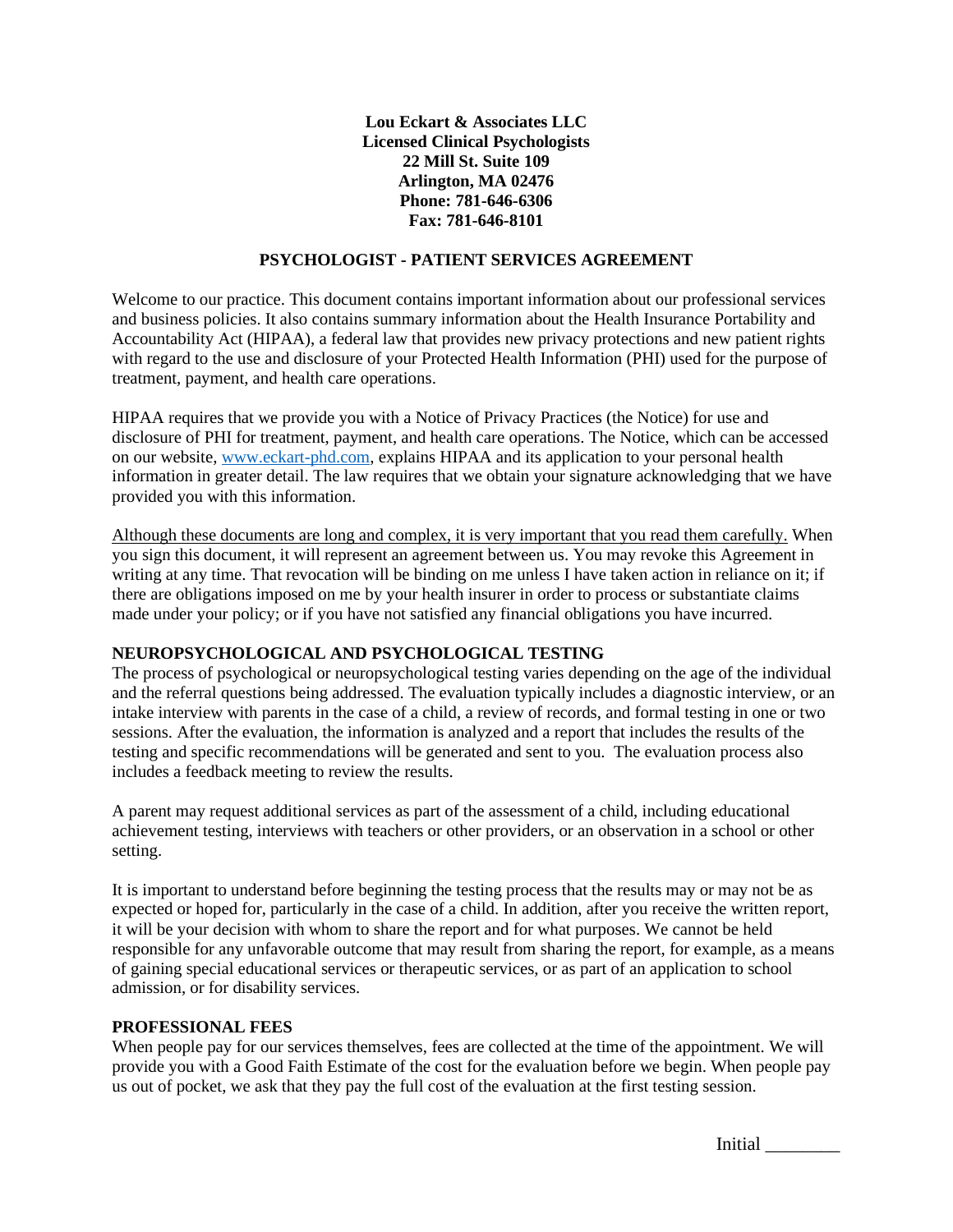Many psychological services are covered by insurance. If we are able to bill your insurance company and your insurance company provides payment, there should be no cost to you except for co-pays and any unmet deductable on your plan. You can contact your insurance company to ask about co-pays and deductibles. For most people, the copayment amount is written on the front of your insurance card. Copays generally range from \$20-\$50 per session.

Please note that if you have an unmet deductable, there may be some patient responsibility for services, even if they are covered under your plan. Blue Cross Blue Shield is contracted to pay the following amounts for our services: \$200.25 for intake, \$1964.44 for testing, and \$108.01 for a feedback session. This would be the maximum amount of patient responsibility, in the event that Blue Cross Blue Shield determines that all of the services fall under the unmet deductible. Most patients do not have to pay this amount, if they do not have a deductible or if the deductible has been partially or fully met.

We will make every effort to work with your insurance company for reimbursement, but if your insurance company does not pay the claims, you will be responsible for payment. The following services, provided in our office, are generally covered by health insurance:

- Intake and feedback sessions, provided in person or via telehealth.
- Parent consultation.
- Psychological testing.
- Neuropsychological evaluation.
- Developmental evaluation of a toddler.
- Follow-up sessions to evaluate progress.

Please note that if payment is being provided through an insurance company, they will require us to disclose information such as the dates of service and diagnosis. If treatment is being provided through a school or other organization, such as the Massachusetts Rehabilitation Commission, this organization will have access to the report that is generated.

The following services can be provided as needed but are not covered by insurance. These services are billed at an hourly rate, including writing time to incorporate findings into a report. Services provided in other settings, such as at a school, also involve billable travel time and preparation.

- Educational achievement testing in the areas of reading, math, and written language. This service is billed at a set fee of \$1000.00.
- Cognitive testing as part of a school admissions application.
- Classroom observation, or an observation in another setting.
- Attendance in person at team meetings, mediation, or hearings.
- Attendance at meetings by phone or remotely.
- Phone interviews or consultations of over 15 minutes duration with schools, advocates, therapists, or providers.
- Intake or feedback sessions conducted by phone or video, if you have an out-of-state plan which does not cover telehealth services. Telehealth services are covered for patients who are in Massachusetts.
- Changes and revisions to written reports.

Revision requests for written reports will be considered, but cannot always be honored. Examples of revisions that will be made promptly at no additional charge include errors such as misspellings or inaccurate information regarding patient history. Please note that any requested changes to written reports need to be made in writing within two weeks of receiving the report, and can only be requested by the

Initial \_\_\_\_\_\_\_\_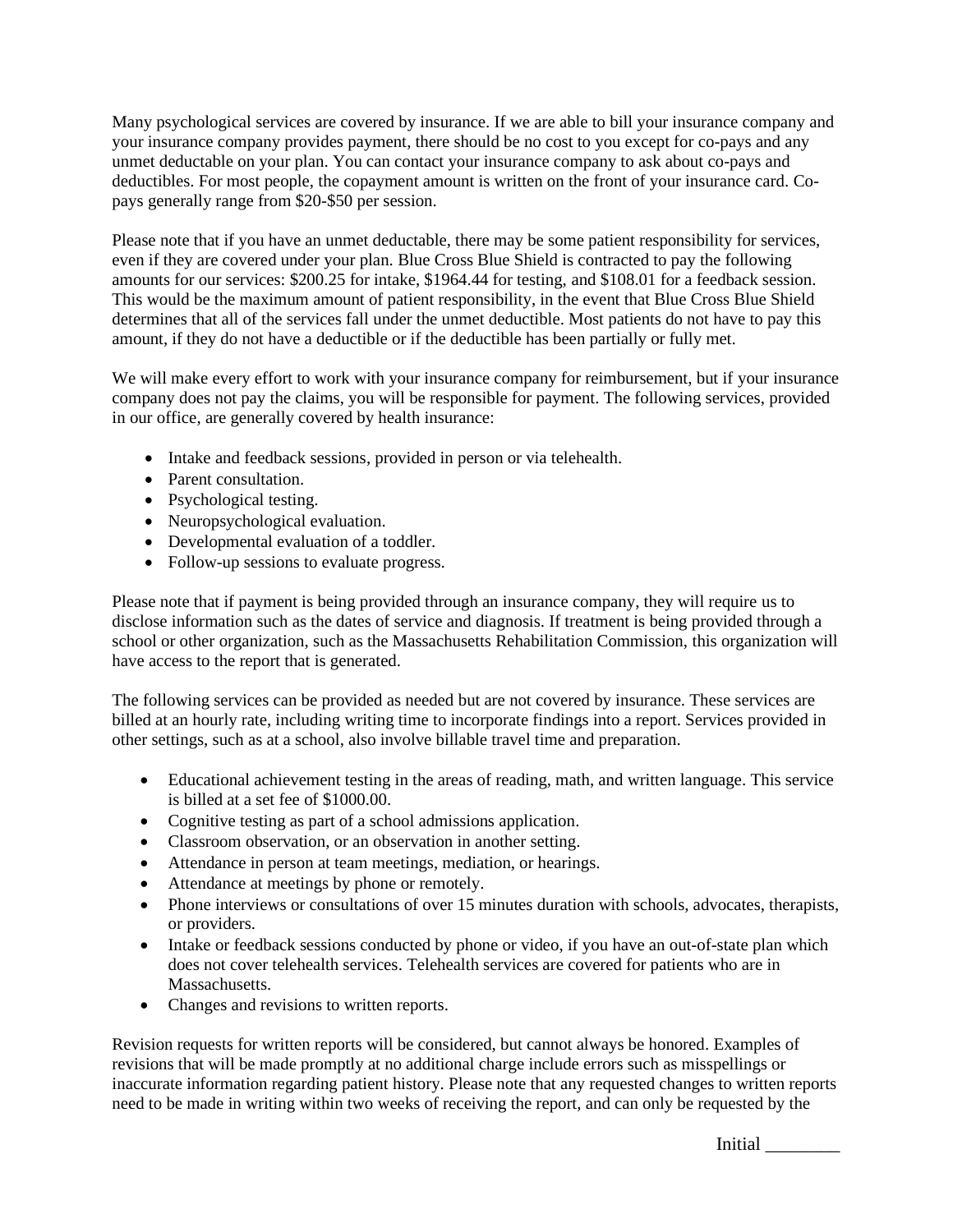client or the client's parents (if child is a minor). After two weeks have passed, revision requests related to report content, or regarding any inaccuracies, will be billed at the rate of \$150.00 per hour.

### **LIMITS ON CONFIDENTIALITY**

The law protects the privacy of all communication between a patient and a psychologist. In most situations, we can only release information about your (or your child's) evaluation/treatment to others if you sign a written authorization form that meets certain legal requirements imposed by HIPAA.

There are other situations that require only that you provide written, advance consent. Your signature on this Agreement provides consent for those activities, as follows:

- Other psychologists in the office may have access to and knowledge of identifying information through our computerized scheduling system for our practice. We may also consult with each other for clinical reasons, to improve the accuracy of test interpretation.
- We work with doctoral students from Williams James College, who may be doing an internship at our practice and will have access to patient information for training purposes. These students are bound by confidentiality and will only discuss protected health information with a supervisor and in an appropriate manner.
- We may occasionally find it helpful to consult with other health and mental health professionals, outside our practice, about a case. During a consultation, we make every effort to avoid revealing the identity of a patient. The other professionals are also legally bound to keep the information confidential. If you don't object, we will not tell you about these consultations unless we feel that it is important to our work together.
- We also have contracts with some insurance companies. As required by HIPAA, we have a formal business associate contract, in which they promise to maintain the confidentiality of this data except as specifically allowed in the contract or otherwise required by law. If you wish, we can provide you with the names of these organizations and/or a blank copy of this contract.
- Disclosures may be required to collect overdue fees, if necessary.

There are some situations where we are permitted or required to disclose information without either your consent or Authorization:

- If you are involved in a court proceeding and a request is made for information concerning your diagnosis and treatment, such information is protected by the psychologist-patient privilege law. We cannot provide any information without your (or your legal representative's) written authorization, or a court order. If you are involved in or contemplating litigation, you should consult with your attorney to determine whether a court would be likely to order us to disclose information.
- If a government agency is requesting the information for health oversight activities, we may be required to provide it for them.
- If a patient files a complaint or lawsuit against me or my associates, we may disclose relevant information regarding that patient as part of a defense.
- If a patient files a worker's compensation claim, we must, upon appropriate request, provide appropriate information, including a copy of the patient's record, to the patient's employer, the insurer or the Department of Worker's Compensation.

There are some situations in which we are legally obligated to take actions which we believe are necessary to attempt to protect others from harm, and we may have to reveal some information about a patient's treatment. These situations are very rare in our practice.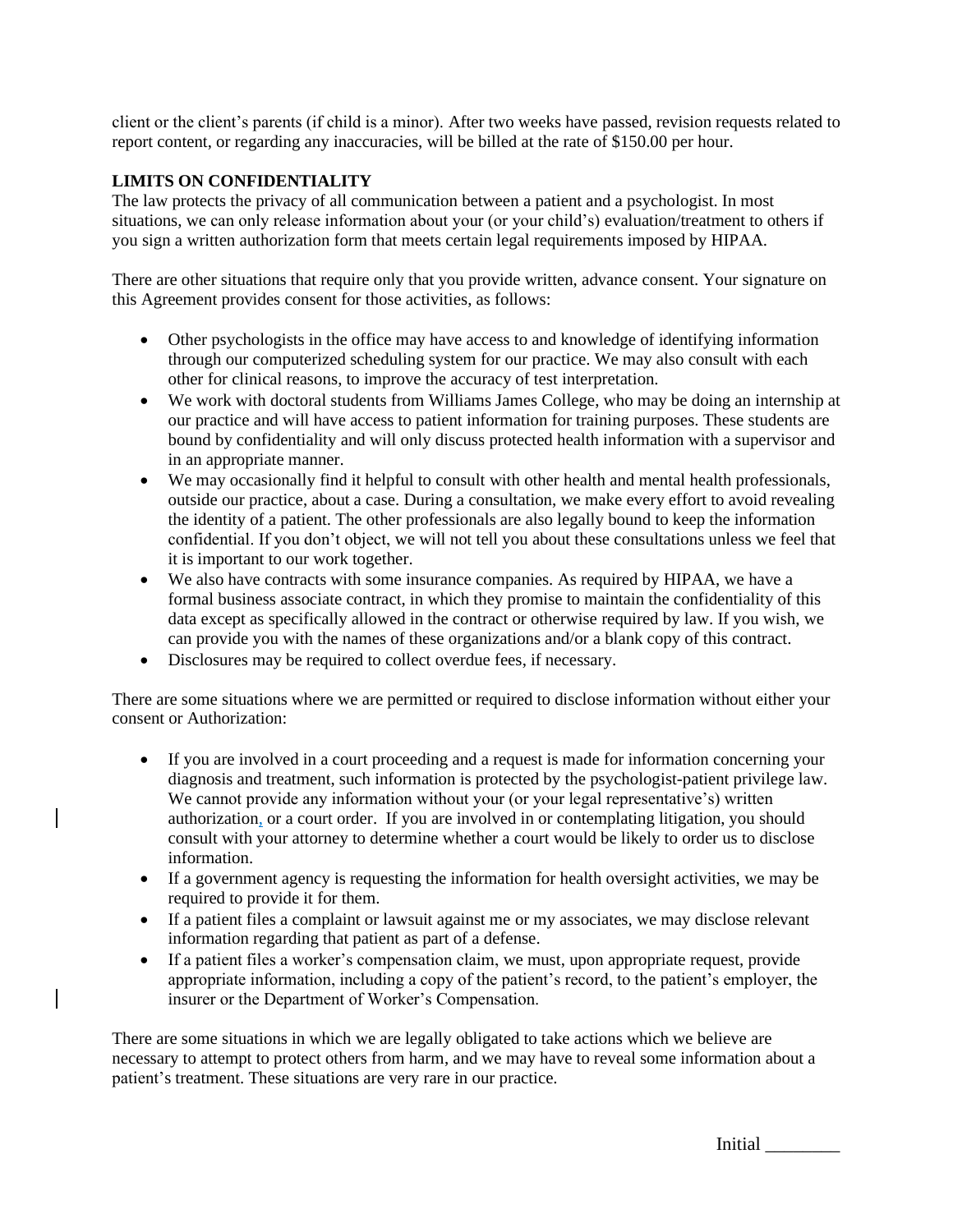- If we have reasonable cause to believe that a child under age 18 is suffering physical or emotional injury resulting from abuse inflicted upon him or her which causes harm or substantial risk of harm to the child's health or welfare (including sexual abuse), or from neglect (including malnutrition), the law requires that we file a report with the Department of Social Services. Once such a report is filed, we may be required to provide additional information.
- If we have reason to believe an elderly individual is suffering from or has died as a result of abuse (including financial exploitation), the law requires that we report to the Department of Elder Affairs. If we have reason to believe that a mentally or physically disabled individual is suffering from or has died as a result of a reportable condition (which is defined as a serious physical or emotional injury resulting from abuse and includes non-consensual sexual activity), the law requires that we report to the Disabled Persons Protection Commission and/or other appropriate agencies. Once such a report is filed, we may be required to provide additional information. We need not report abuse if a disabled person invokes the psychotherapist-patient privilege to maintain confidential communications.
- **•** If a patient communicates an immediate threat of serious physical harm to an identifiable victim or if a patient has a history of violence and the apparent intent and ability to carry out the threat, we may be required to take protective actions. These actions may include notifying the potential victim, contacting the police, and/or seeking hospitalization for the patient.
- If a patient threatens to harm himself/herself, we may be obligated to seek hospitalization for him/her, or to contact family members or others who can help provide protection.

If such a situation arises, we will make every effort to fully discuss it with you before taking any action and we will limit my disclosure to what is necessary.

While this written summary of exceptions to confidentiality should prove helpful in informing you about potential problems, it is important that we discuss any questions or concerns that you may have now or in the future. The laws governing confidentiality can be quite complex. In situations where specific advice is required, formal legal advice from an attorney may be needed.

## **PROFESSIONAL RECORDS**

The laws and standards of my profession require that we keep Protected Health Information about you (or your child) in your Clinical Record. For therapy patients, you may examine and/or receive a copy of these records if you request it in writing, unless we believe that access would harm or endanger you. In those situations, you have a right to a summary and to have your record sent to another mental health provider or your attorney. Because these are professional records, they can be misinterpreted and/or upsetting to untrained readers. For this reason, we recommend that you initially review them in our presence. This does not generally apply to a psychological or neuropsychological report, which will be sent to you upon request; however, we do not recommend that testing reports be read by minor children.

Electronic medical records are stored securely on a site that is HIPPA compliant. Please note that electronic communication, such as email, is not always secure. By requesting email transmission of Protected Health Information, you are assuming responsibility for any risks to the privacy of your information. Protected Health Information, including test reports, can be sent securely through an encrypted site upon request.

At times we may find it helpful to make an audio or video recording during testing, to facilitate scoring accuracy. These recordings will be reviewed by the clinician, and are deleted as soon as is practical, usually within a week after testing is completed. Please let us know if you object to having portions of your, or your child's, testing session recorded.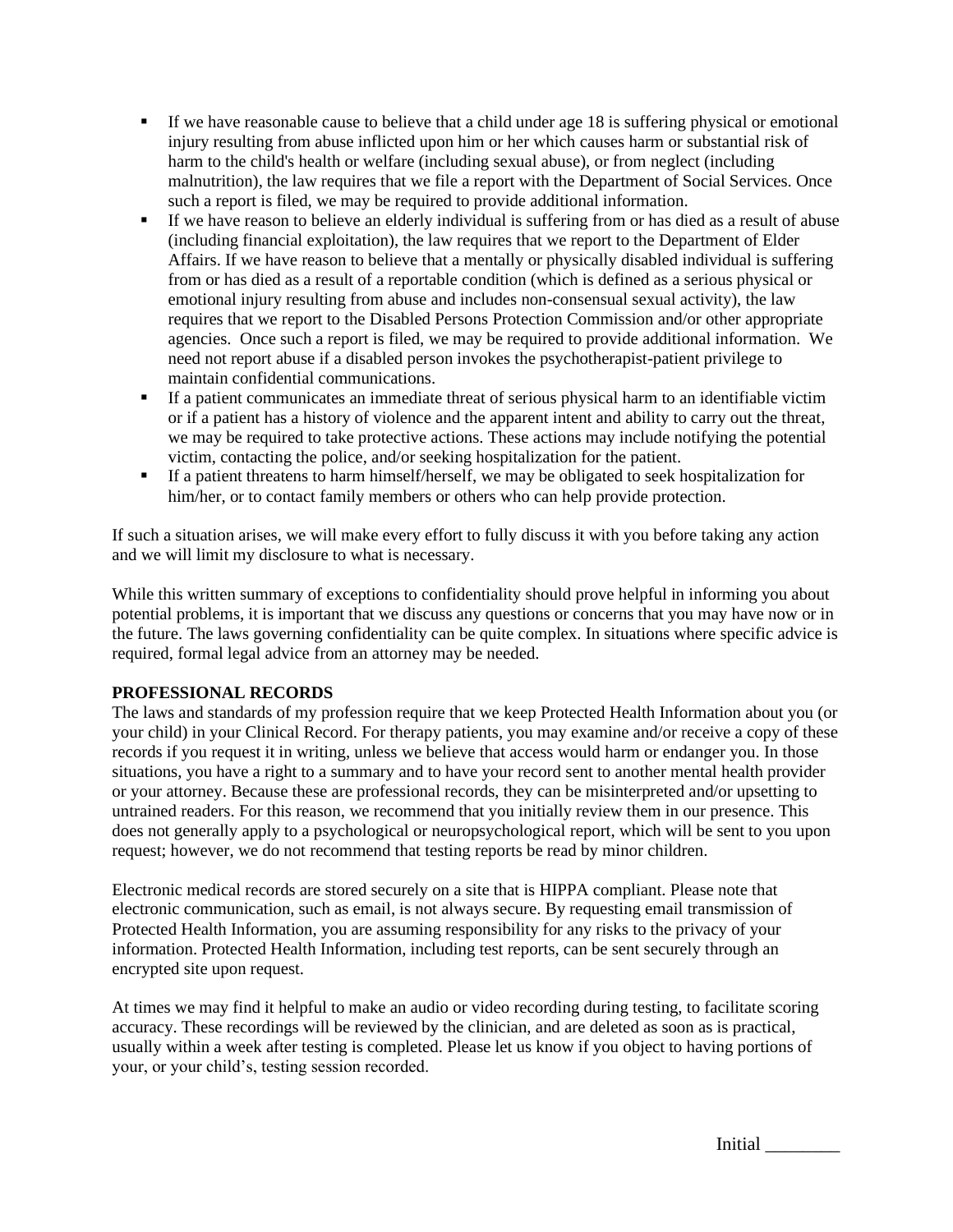Some evaluations may include questionnaires or checklists provided and scored online through testing services such as Pearson or WPS. Online testing services used by psychologists are bound by confidentiality under HIPAA and do not store information in a way that can identify individual patients by name. Please talk with us if you have any concerns about tests that are administered and scored online.

### **PATIENT RIGHTS**

HIPAA provides you with several new or expanded rights with regard to your Clinical Record and disclosures of protected health information. These rights include requesting that we amend your record; requesting restrictions on what information from your Clinical Record is disclosed to others; requesting an accounting of most disclosures of protected health information that you have neither consented to nor authorized; determining the location to which protected information disclosures are sent; having any complaints you make about our policies and procedures recorded in your records; and the right to a paper copy of this Agreement, the attached Notice form, and our privacy policies and procedures. We are happy to discuss any of these rights with you.

**YOUR SIGNATURE BELOW INDICATES THAT YOU HAVE READ THIS AGREEMENT ENTIRELY AND AGREE TO ITS TERMS AND ALSO SERVES AS AN ACKNOWLEDGEMENT THAT YOU HAVE REVIEWED THE HIPAA PRIVACY INFORMATION DESCRIBED ABOVE. YOUR SIGNATURE ALSO ACKNOWLEDGES THAT YOU HAVE RECEIVED A COPY OF THIS ENTIRE AGREEMENT.** 

Signature and Date (If signing on behalf of a minor child, I attest that I have legal custody of the child.)

Please print your name

I understand that educational achievement testing including tests of reading, writing, and math will not be included in my (or my child's) psychological/neuropsychological evaluation unless it is specifically requested and a separate fee of \$1000.00 is provided at the time of testing.

Signature and Date (If signing on behalf of a minor child, I attest that I have legal custody of the child.)

Please print your name

#### **Request for Report**

I request that my (or my child's) evaluation report be sent to me via email to this email address:

\_\_\_\_\_\_\_\_\_\_\_\_\_\_\_\_\_\_\_\_\_\_. Email transmission of protected health information (such as a written report) will be HIPAA compliant and encrypted, so that it requires a password and cannot be read by third parties. However, I understand that information sent via email may not be secure and confidential, and I accept any risks regarding the privacy of emails regarding health information.

Signature and Date (If signing on behalf of a minor child, I attest that I have legal custody of the child.)

Please print your name

Initial \_\_\_\_\_\_\_\_